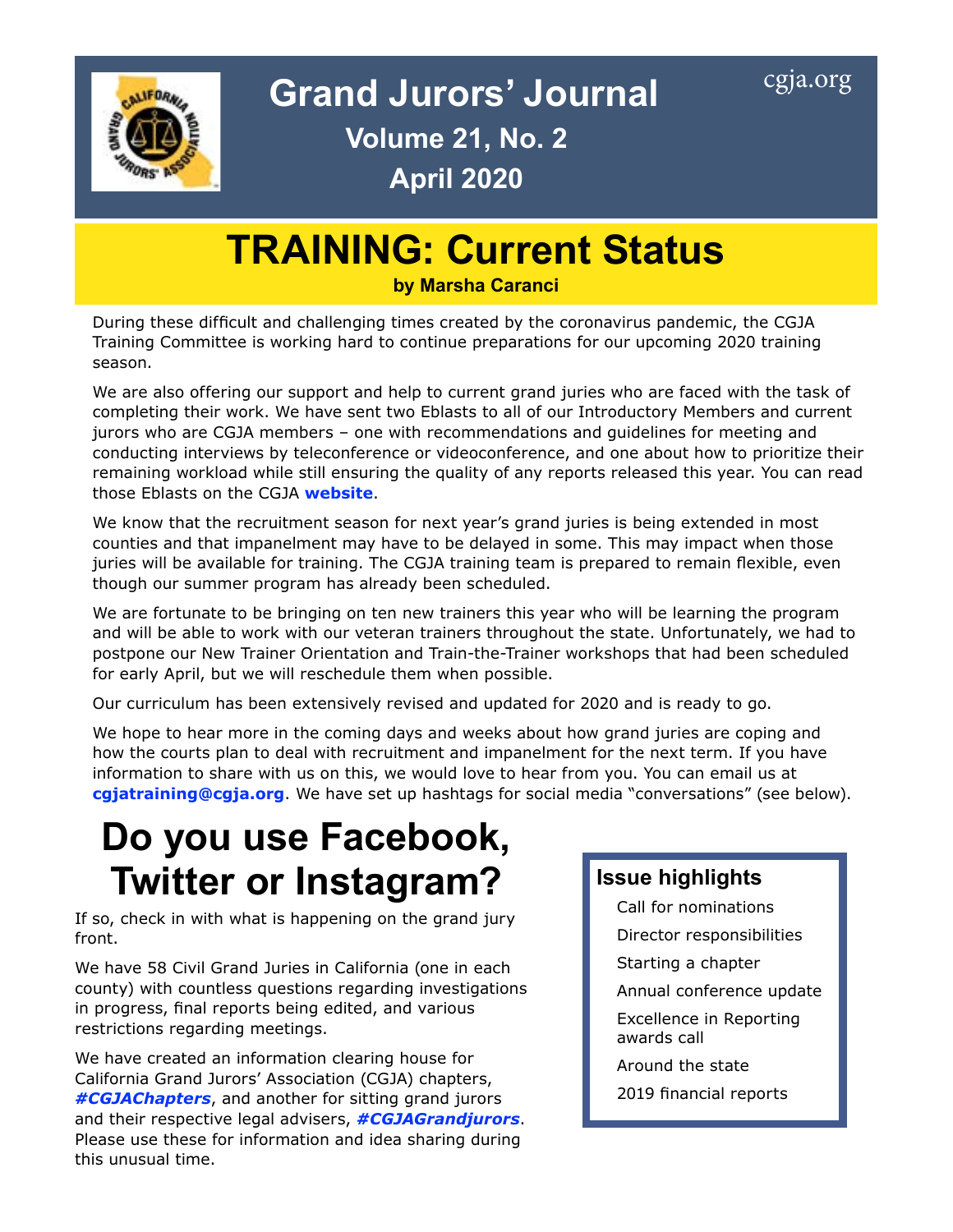Volume 21 No. 2 CGJA Journal April 2020

# **BOARD NOMINATIONS ARE OPEN**

### **by Tim Hafner, Co-chair, Nomination & Elections Committee**

We invite you to consider becoming a candidate for CGJA director or recommending another CGJA member as a candidate. It is nominations time and – contrary to a popular misconception – it is perfectly OK to recommend yourself.

Every year, we elect 6 of our 12-member board of directors: 2 from each region for 2-year terms. The board establishes management-related policies, makes decisions on major association issues, and generally oversees the association's activities that are carried out mainly through board standing committees. The term of office for this election is November 2020 to November 2022. Board members can serve three consecutive two-year terms.

Being a director is a very rewarding experience. You have a direct say in how CGJA carries out its mission to promote, preserve and support the grand jury system through training, education and outreach. Plus, you will work with a group of wonderful, committed people from all over the state.

Here are the requirements. Directors (1) must be voting CGJA members on July 31, 2020, and throughout their two-year term and (2) must reside in the region represented. While not required, some experience with CGJA or its chapters (e.g., committee membership, chapter officer) is a plus.

To find out more, read the current meeting **[agenda](https://cgja.org/current-agenda)** and **[minutes](https://cgja.org/board-minutes)** of past board meetings. Board information is listed under the heading **About CGJA**. You may also wish to attend a board meeting held via computer and telephone on the fourth Tuesday of every month at 3:00 PM. Linkages to the meeting are at the top of the current meeting agenda. See duties and responsibilities on the next page.

Nominations are now open. Send an email message to *[nominations@cgja.org](mailto:nominations%40cgja.org?subject=)*.

Timeline:

May 31, 2020 - nominations close

June 15, 2020 - candidate statement deadline (for inclusion in the August edition of the *Journal*)

June 23, 2020 - ballots submitted to board

July 31, 2020 - membership closes for eligibility to vote

August 1, 2020 - voting begins

August 31, 2020 - voting ends

September 20, 2020 - ballots counted and reported to President and candidates

October 25, 2020 - results announced at annual conference and in December *Journal* 

October 25, 2020 - directors introduced at the Annual Conference

Contact the following committee members for more information regarding the nomination and election process:

**North Region:** Director *[Tim Hafner](mailto:timoh49%40gmail.com?subject=CGJA%20Nominations%20and%20Elections%20Committee)* (Humboldt), Member *[Ray Frisbie](mailto:frisaus%40hotmail.com?subject=CGJA%20Nominations%20and%20Elections%20Committee)* (Shasta)

**Central Region:** Director *[Joann Landi](mailto:joannelandi%40aol.com?subject=CGJA%20Nominations%20and%20Elections%20Committee)* (San Mateo), Member *[Carolyn Stinemates](mailto:californialittleone%40yahoo.com?subject=CGJA%20Nominations%20and%20Elections%20Committee)* (Calaveras)

**South Region:** Director *[Lou Panetta](mailto:lpanetta%40yahoo.com?subject=CGJA%20Nominations%20and%20Elections%20Committee)* (Monterey), Member *[Birgit Sale](mailto:Bmalibuu2%40gmail.com?subject=CGJA%20Nominations%20and%20Elections%20Committee)* (Orange).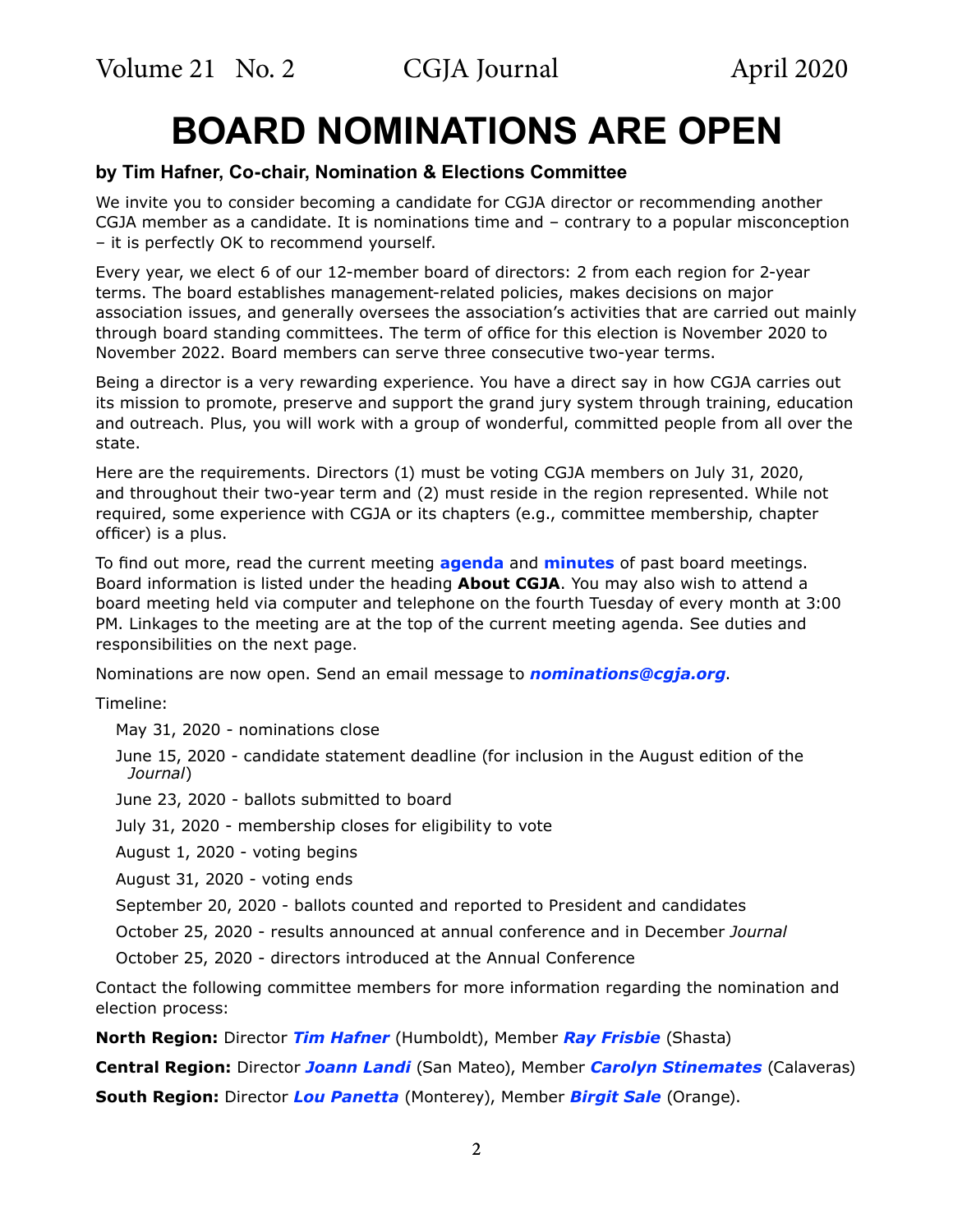# **CGJA Director Responsibilities**

### **Per the CGJA Bylaws, Article 6, Directors**

#### **Section 4. Duties**

It shall be the duty of the Directors to:

(a) Perform any and all duties imposed on them collectively or individually by law, or pursuant to these Bylaws.

(b) Prescribe the duties and fix the compensation, if any, of all officers, agents and employees of the Corporation, except as otherwise provided in these Bylaws.

(c) Supervise all officers, agents and employees of the Corporation to assure that their duties are performed properly.

(d) Meet at such times and places as required by these Bylaws.

(e) Register their address, including any electronic address (e.g. E-Mail or FAX), with the Secretary of the Corporation.

(f) Approve the proposed annual ballot which includes a slate of qualified candidates for Director.

(g) Elect officers of the Corporation.

### **Per the CGJA Policy Manual, §2.000, Board of Directors**

### **2.013 Director Responsibilities**

A. In addition to those duties outlined in the CGJA Bylaws, Directors shall attend all Board meetings except when excused by the President. Directors must be willing to participate in teleconference or face-to-face Board meetings at their own expense.

B. Directors shall read and review all agenda packet items in preparation for each Board meeting.

C.Directors shall attend the CGJA Annual Conference if possible, and shall do so at their own expense.

D.Each Director shall be active on at least one of the CGJA's committees.

E. Directors shall monitor and when necessary promptly respond to email and voicemail communications regarding the business of the Board and their committee(s).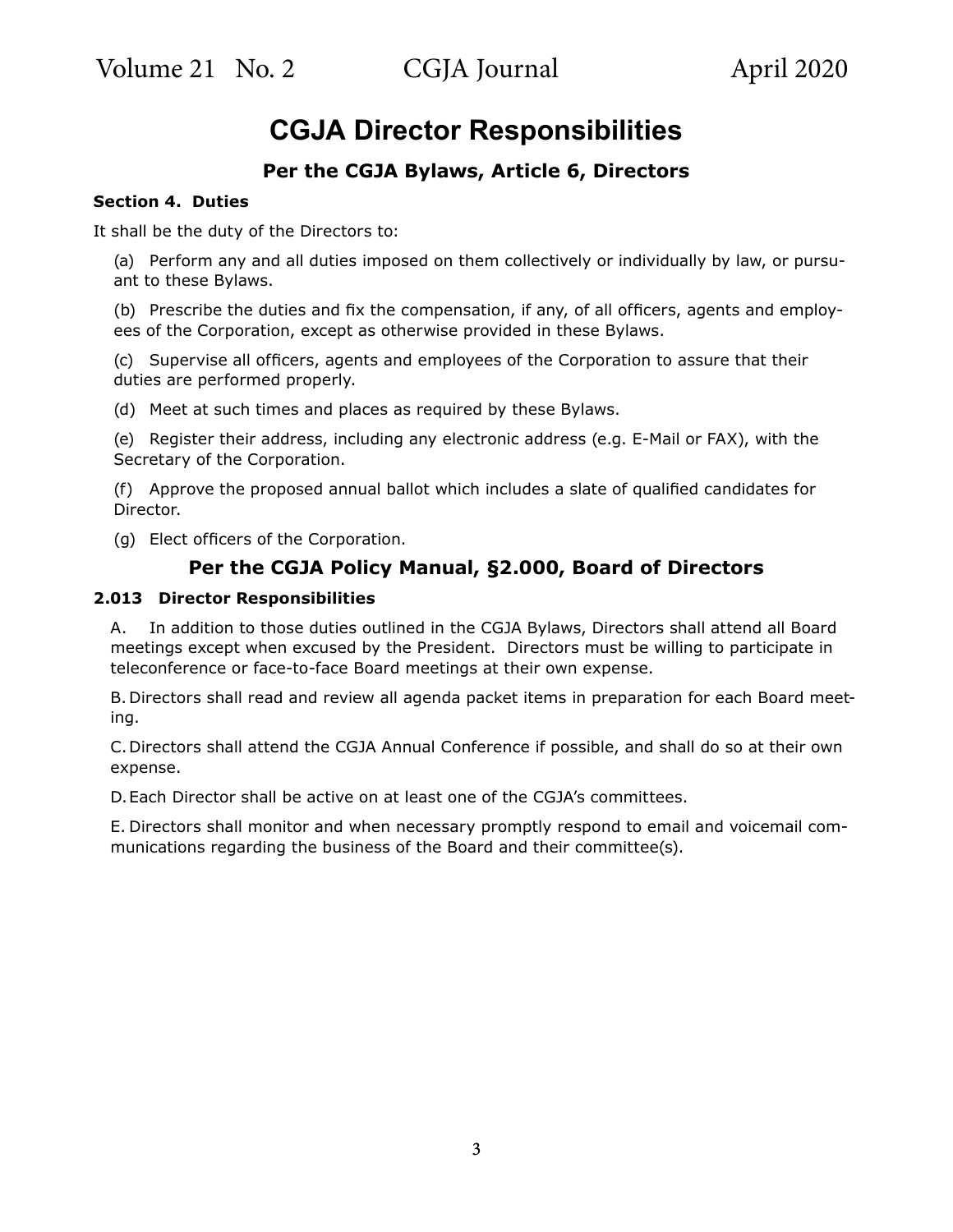

# **READY TO START A CGJA COUNTY CHAPTER? by Ron Zurek, Chair Finance Committee**

Currently, CGJA has 25 chapters operating in 27 counties (one chapter serves three counties). See a listing of these chapters on our **[website](https://cgja.org/chapters-and-associations)**. Each chapter operates as an independent body, with its own board of directors, as an interrelated but independent body of the California Grand Jurors' Association. To be a CGJA chapter, it must comply with certain CGJA requirements and be approved by the CGJA Board of Directors. This allows the chapter to support their local grand jury under chapter bylaws that include provisions provided in the Chapter Formation Guide (see below).

CGJA's board of directors encourages all current and former grand jurors to organize chapters as further support for California grand juries at the local level. CGJA was granted permission by the Internal Revenue Service to extend their 501(c)(3) nonprofit, tax-exemption to formally approved chapters. View and download the **[Chapter Formation](https://www.cgja.org/sites/default/files/ChapterFormationGuideRevMar2020.pdf)  [Guide](https://www.cgja.org/sites/default/files/ChapterFormationGuideRevMar2020.pdf)** on our website.

A grand jurors' group or organization desiring to form a chapter should contact the CGJA Membership and Chapter Relations Committee (MCRC) to *[membership@cgja.org](mailto:membership%40cgja.org?subject=)* for further guidance.

# **Conference Planning Shaping Up**

**by Lloyd Bell, Chair Annual Conference Committee**

Our 2020 annual conference is shaping up. It will be at the **Embassy Suites by Hilton in San Rafael** on **October 25-26 2020**. The schedule follows the well-established pattern of convening on Sunday afternoon at 1 PM and adjourning at noon on Monday. The **Marin Chapter** is the official conference host.

The conference theme is *Celebrating Grand Jury Successes at the Local Level*, and several sessions are dedicated to it. One is an address by Dick Spotswood, a columnist for the *Marin Independent Journal.* Spotswood has covered the grand jury for many years, is a devoted supporter and has addressed previous conferences. A panel discussion will cover a variety of related topics such as implementation review practices, soliciting success stories and sharing how to successfully publicize success stories. We will have an open forum where attendees can share successes of either grand juries or chapters.

The program includes the traditional items such as the President's Report, Excellence in Reporting Awards, the Angelo Rolando Service Award winner, and chapter affairs.

Conference registration and hotel reservations are now available on our **[website](https://cgja.org/annual-conference)**. One added attraction is that the hotel has just completed a major renovation and upgrade to further entice you to attend. To see more on that, click **[here](https://spark.adobe.com/page/NRGb5BJeMcS9a/)**.

For any questions or suggestions, contact **lloyd.bell@comcast.ne[tll](mailto:lloyd.bell%40comcast.net?subject=CGJA%20Annual%20Conference)**, Annual Conference Chair.

Mark you calendars now! October 25-26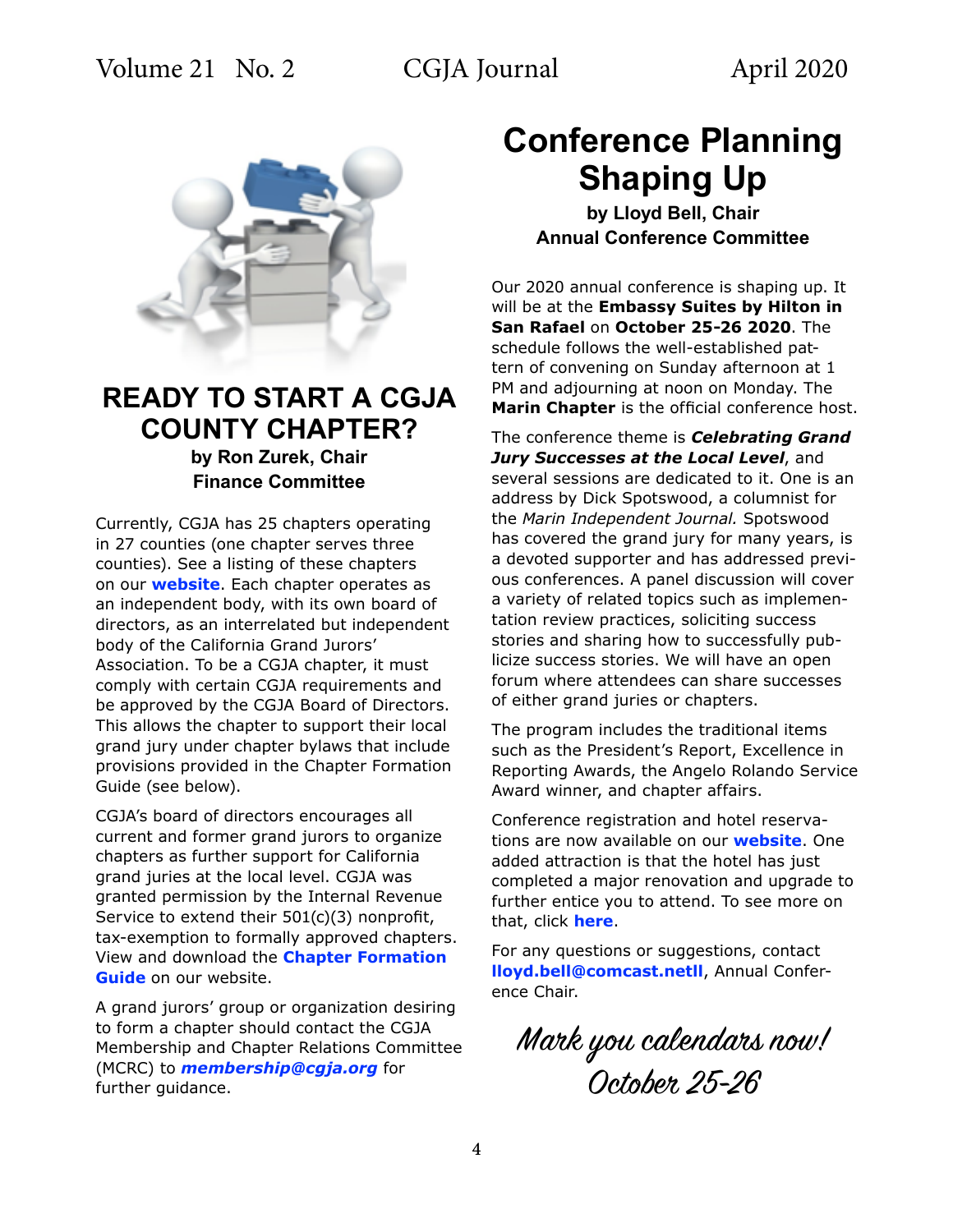# **Nominations Open for Best Grand Jury Report**

### **by** *[Barbara Sommer](mailto:basommer%40ucdavis.edu?subject=CGJA%20Best%20grand%20jury%20report)***, Chair, Excellence in Reporting Committee**

Did your county's grand jury produce an outstanding report between 2014 and 2019? If sufficient time has lapsed in order to assess the report's impact, consider nominating it for CGJA's Best Report Award.

The deadline for nominations is June 30. One nomination per county, please. This nomination can be combined with or made in addition to that for the Media Coverage Award (see accompanying article). The winner will be announced at the CGJA Annual Conference in the fall.

Two best report awards were given last year. One went to Alameda County for its 2018 report titled "**[Oakland's \\$860 Million Crisis: Unfunded Retiree Healthcare](http://grandjury.acgov.org/grandjury-assets/docs/2017-2018/GJ-FinalReport-2017-2018.pdf)**." It revealed the ramifications of the crisis and led to steps toward improvement.

The other was given to the 2016 Shasta County grand jury for its report, "**[The Quarter](https://www.co.shasta.ca.us/docs/libraries/grand-jury-docs/full-reports/2015-2016-full-report-and-responses.pdf?sfvrsn=cd78f889_0)  [Million Dollar Typo: Words Matter](https://www.co.shasta.ca.us/docs/libraries/grand-jury-docs/full-reports/2015-2016-full-report-and-responses.pdf?sfvrsn=cd78f889_0)**," which led to the correction of an error that would have cost the county more than \$260,000.

Click **[here](https://cgja.org/sites/default/files/2019_eir_past_awards.pdf)** to view the list of previous winners.

To justify the award, the report will compete with other nominations on the general criteria shown below. Please review the points carefully and assemble the necessary documentation. The most challenging tasks are 1) writing a rationale for why the report should receive the award and 2) compiling the agency responses and supporting media reports.

- Significance of the issue, topic rationale
- Clear description of the investigation
- Findings follow from facts, recommendations based on the findings
- Clarity of language, objectivity and fairness
- Identified problems accompanied by suggested means for resolution
- Impact on the citizenry
- Difficulty of the investigation
- Media coverage
- Agency acknowledgement
- Changes resulting from the report

Nominations may be made only by a CGJA chapter or association for its county. Where there is neither, nominations may be made by a CGJA member who resides in the county.

The submission process is online at the **Excellence in Reporting [webpage](https://cgja.org/excellence-reporting-award)**. From that page, you can download printer-friendly instructions, including the specific rating criteria used by the subcommittee in evaluating the individual nominations. Submit your nomination using the NOMINATION FORM link at the bottom of the page.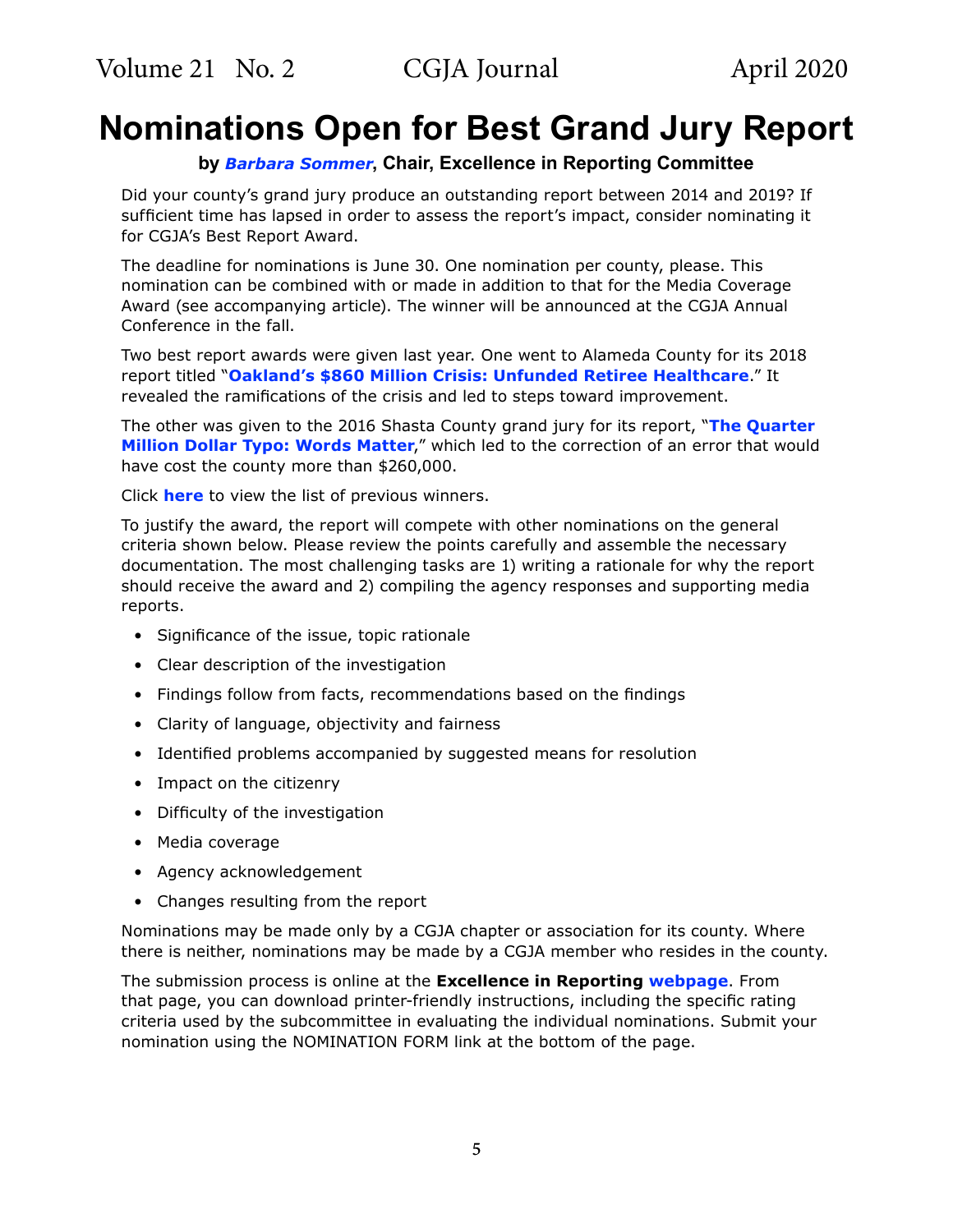# **Excellence in Reporting Nominate for Best Media Coverage Award**

**by** *[Barbara Sommer](mailto:basommer%40ucdavis.edu?subject=Best%20Media%20Coverage)***, Chair, Excellence in Reporting Committee**

CGJA's Excellence in Reporting Award recognizes a reporter or media entity (print or digital) that provides outstanding coverage of a grand jury's report or the grand jury in general.

The 2019 award went to the *Record Searchlight* (Redding) for its coverage of the 2015-16 Shasta County Grand Jury report "**The Quarter Million Dollar Typo: Words Matter**" (see the article on the preceding page).

Click **[here](https://cgja.org/sites/default/files/2019_eir_past_awards.pdf)** and scroll down to view the list of previous winners.

The deadline for nominations is **June 30**. This nomination can be combined with that for Best Grand Jury Report (see accompanying article).

Award criteria are the degree to which the nominee:

- Increased awareness of the county's current or most recent civil grand jury.
- Reported on the responses to grand jury report(s).
- Educated the community about the civil grand jury system in general.
- Covered the important bases of the grand jury report(s).
- Provided in-depth reporting vs. superficial account.
- Offered extensive reporting (e.g., one-time versus multiple accounts and/or audience reach).

Additional points will be given for information on obtaining reports and applying for and submitting complaints to the grand jury.

The nominator must provide a brief rationale for granting the award (consider the above criteria while writing it) and provide copies or links to the media coverage.

Nominations may be made only by a CGJA chapter or association for its county. Where there is neither, nominations may be made by a CGJA member who resides in the county.

You may not think of a nominee now, but you might in the future. Please keep a file of media posts (online material may disappear over time) or newspaper clippings about grand jury reports and activities.

The submission process is online at the **Excellence in Reporting [webpage](https://cgja.org/excellence-reporting-award)**. From that page, you can download printer-friendly instructions, including the specific rating criteria used by the subcommittee in evaluating the individual nominations. Submit your nomination using the NOMINATION FORM link at the bottom of the page.

Letters *Send your thoughts or opinions on CGJA or grand jury matters to [editor@cgja.org](mailto:editor%40cgja.org?subject=)***.**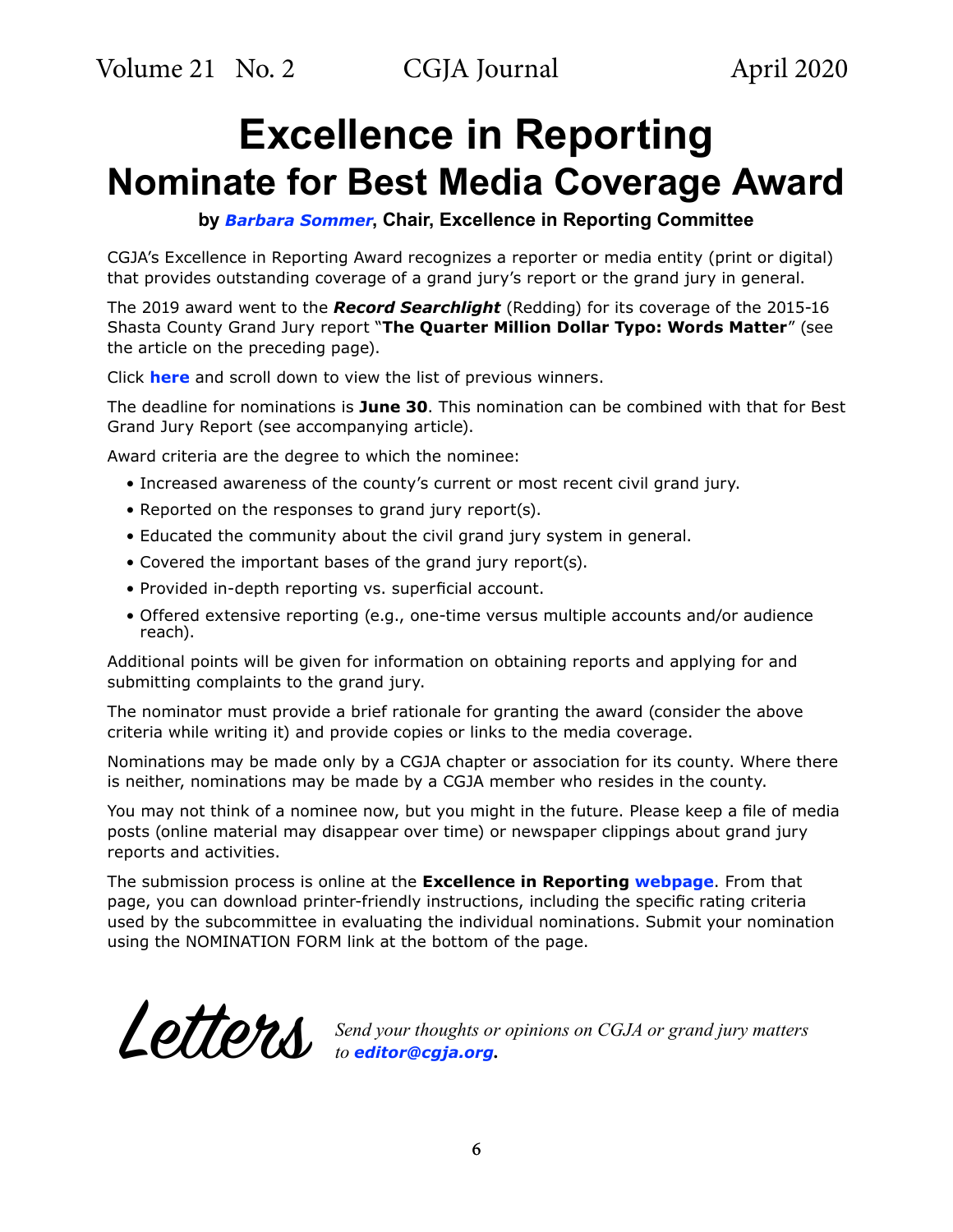# **News from Around the State**

# *from Alameda County* **by Janet Clark, Chapter Secretary**

### **REGIONAL MEETING**

The Alameda County Chapter is looking to get in touch with our neighbors. In January we invited chapter members from Contra Costa, San Francisco and Marin Counties to attend our annual luncheon a with speaker. We were pleased with the response. There were lots of members from Contra Costa (with whom we have worked before) and representatives from Marin and San Francisco.

We are going to explore the concept of a regional meeting with a target date of spring 2021. Our president will invite presidents from Marin, Contra Costa, San Francisco, San Mateo and Santa Clara to meet with him to determine whether there is interest in the idea of regional meetings to address local problems. Stay tuned.

### **SUPPORT FOR SITTING JURY**

The Alameda County Chapter showed its support for the sitting jury by offering scholarships for a maximum of four jurors to attend a CGJA Writing Workshop. We were very pleased when four jurors did attend the workshop, in spite of PG&E and weather problems.

President Scott Law presented checks to the jurors at one of the jury's regular meetings. We wondered if they really felt the workshop was worthwhile. The four said they were setting up a mini-workshop for the rest of the jurors.

Scott also used this opportunity to remind jurors that our chapter exists and that we are waiting for them with open arms.

### *from the Mother Lode* **by Carolyn Stinemates, Chapter President, and Linda Toren, Chapter Recorder & Editor**

#### **Mother Lode Chapter Receives a Proclamation by Calaveras County Board of Supervisors and a Welcome in a "Calaveras Enterprise" article.**

The Calaveras County Board of Supervisors proclaimed February 2020 as "Civil Grand Jury Awareness Month" to encourage citizen participation in the grand jury process. Members of the Mother Lode chapter and of the current Calaveras County grand jury attended. Larry Abernathy, the current grand jury foreperson, gave a supporting statement.

On March 2, 2020, the *[Calaveras Enterprise](http://www.calaverasenterprise.com/news/article_0d986516-58f4-11ea-9ea5-f37244e53123.html)* published an article about the Mother Lode Tri-County Chapter. The article emphasized the chapter's goals of bringing public awareness to civic duty, supporting the grand jury process and the grand jury's substantial powers in local government oversight and reporting for government accountability.

The article includes the CGJA board's August 2019 approval of the first chapter in the state to encompass multiple counties: Amador, Calaveras and Tuolumne counties.

The article further describes grand jury history, the difference between a criminal grand jury and a civil grand jury, a description of the grand jury and its work, as well as the formation of the chapter.

The chapter is grateful for the public awareness and recognition by the Calaveras Board of Supervisor proclamation and *Calaveras Enterprise* article. The chapter hopes to hear from community members wishing to serve on the Amador, Calaveras and Tuolumne grand juries. After all, this is a part of our mission.

 *Continued on next page*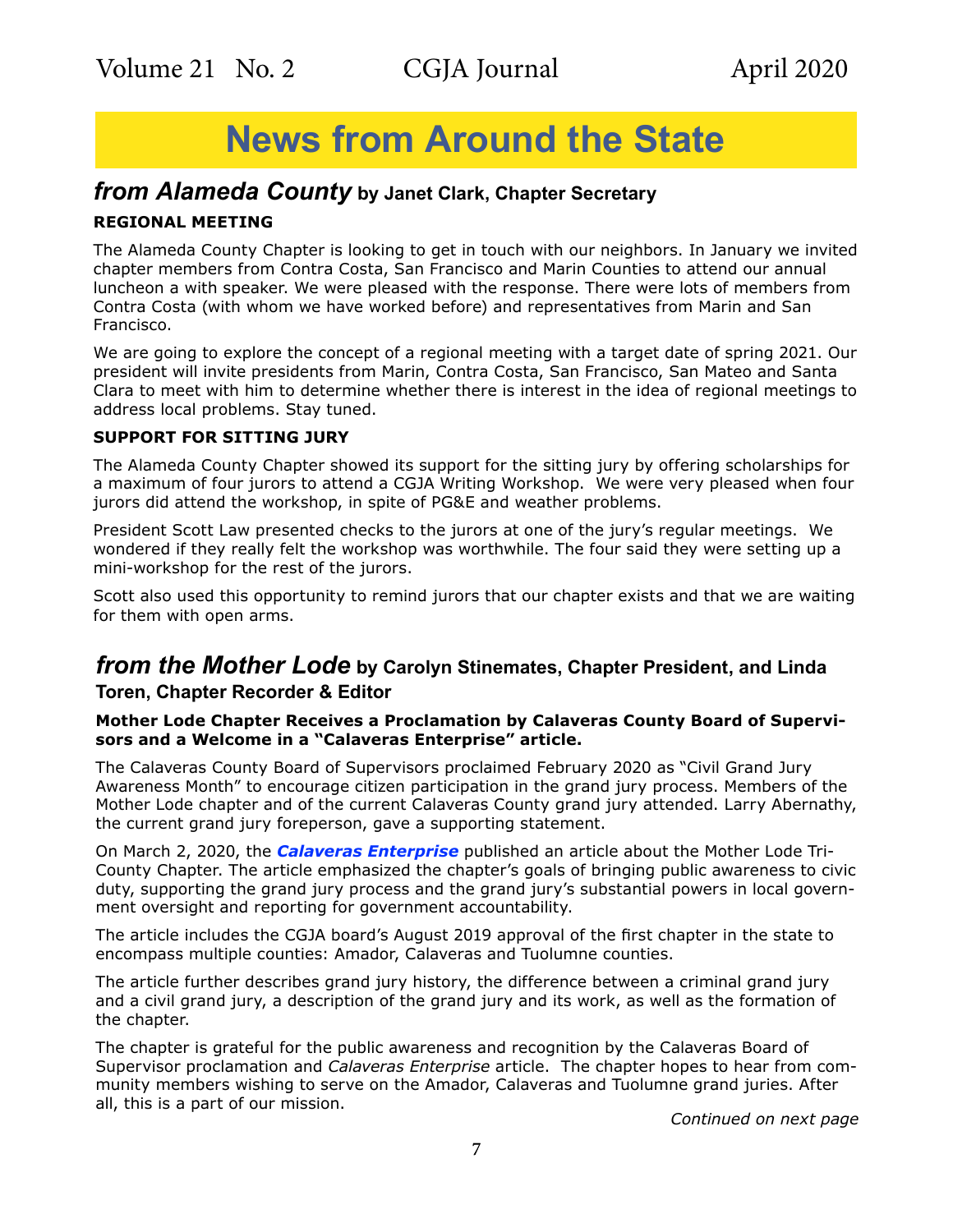### *Continued from previous page*

### *from Glenn County* **by Shirley Boracci, Chapter President**

Thank you, California Grand Jurors' Association and especially Marsha for all you help. We received our Certificate of Affiliation on October 22, 2019, at the annual conference in Sacramento.

We are off to a good start! We have developed a PowerPoint presentation that we use to enlighten our community about what the grand jury does, the time it takes, etc. So far, we have given the presentation to six service groups and one high school civics class. Two more presentations are scheduled.



On March 3, 2020, the Glenn County Board of Supervisors proclaimed that March would be Grand Jury Appreciation Month. Pictures were taken and a press release was given to the local newspaper. The accompanying photo shows several current grand jury and chapter members along with supervisors.

We are a small group with just eight members, but with the current jury getting ready to be released, we hope to acquire a few more. At the presentations we ask if there are any past jury members and if they would like to join the chapter. At a recent one there were two past jurors and one said he would like to join us. Yeah!!!

We plan to revise our procedures manual, establish the implementation review curriculum and create a program to orientate the new jury members.

## [View list and contact information for chapters and associations.](https://cgja.org/chapters-and-associations)

# Ask the Trainer by Marsha Caranci, CGJA Training Chair



Due to the rapidly changing coronavirus situation, this issue's regular column has been suspended. We have been hearing from many grand jurors with questions about how best to deal with current circumstances and are answering them individually. We have also issued two Eblasts to answer commonly asked questions (see page 1, "Training: Current Status"). Please continue to send your questions to *[cgjatraining@cgja.org](mailto:cgjatraining@cgja.org?SUBJECT=CGJA training).* We will attempt to answer in a timely manner.

Stay safe!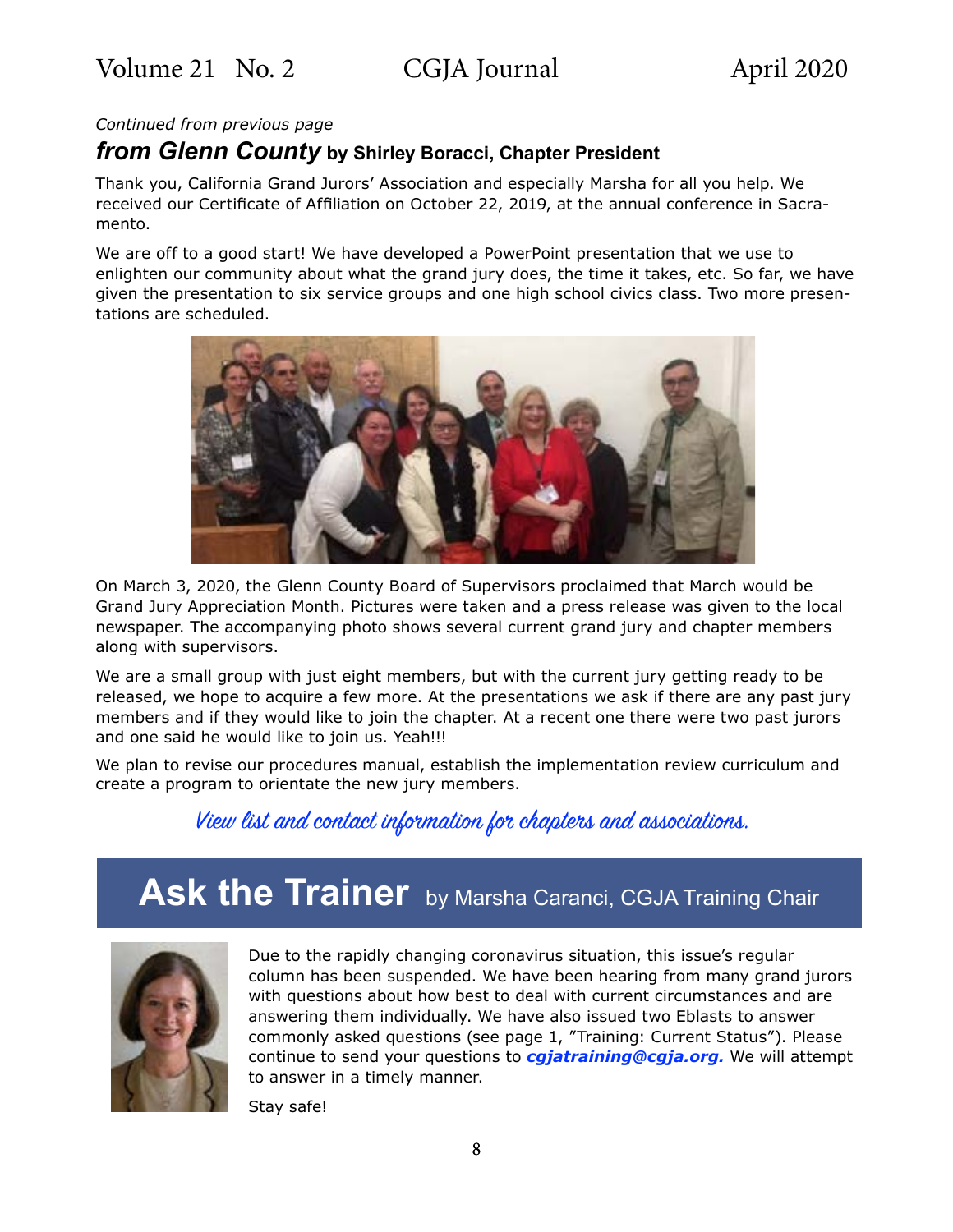# **California Grand Jurors' Association Balance Sheet**

**As of December 31, 2019**

|                                    | Total     |
|------------------------------------|-----------|
| <b>ASSETS</b>                      |           |
| <b>Current Assets</b>              |           |
| <b>Bank Accounts</b>               |           |
| 1000 General Fund                  |           |
| 1004 Chase Checking                | 32,751    |
| 1006 Chase Savings                 | 211       |
| 1051 Training Reserve              | 30,000    |
| 1053 J. Zepp Fund                  | 2,200     |
| 1055 Rainy Day Fund                | 12,863    |
| 1056 Training Scholarship          | 4,000     |
| 1058 Bill Trautman Memorial Fund   | 3,910     |
| Total 1006 Chase Savings           | \$53,185  |
| Total 1000 General Fund            | \$85,936  |
| <b>Total Bank Accounts</b>         | \$85,936  |
| <b>Total Current Assets</b>        | \$85,936  |
| <b>Fixed Assets</b>                |           |
| 2900 Property and Equipment        |           |
| 2911 Fixed Assets                  | 8,253     |
| 2951 Accumulated Depreciation      | (7, 712)  |
| <b>Total 2911 Net Fixed Assets</b> | 541<br>\$ |
| <b>TOTAL ASSETS</b>                | \$86,477  |
| LIABILITIES AND EQUITY             |           |
| Liabilities                        |           |
| <b>Total Liabilities</b>           | \$        |
| Equity                             |           |
| 2310 Retained Earnings             | 81,423    |
| Net Income                         | 5,053     |
| <b>Total Equity</b>                | \$86,477  |
| TOTAL LIABILITIES AND EQUITY       | \$86,477  |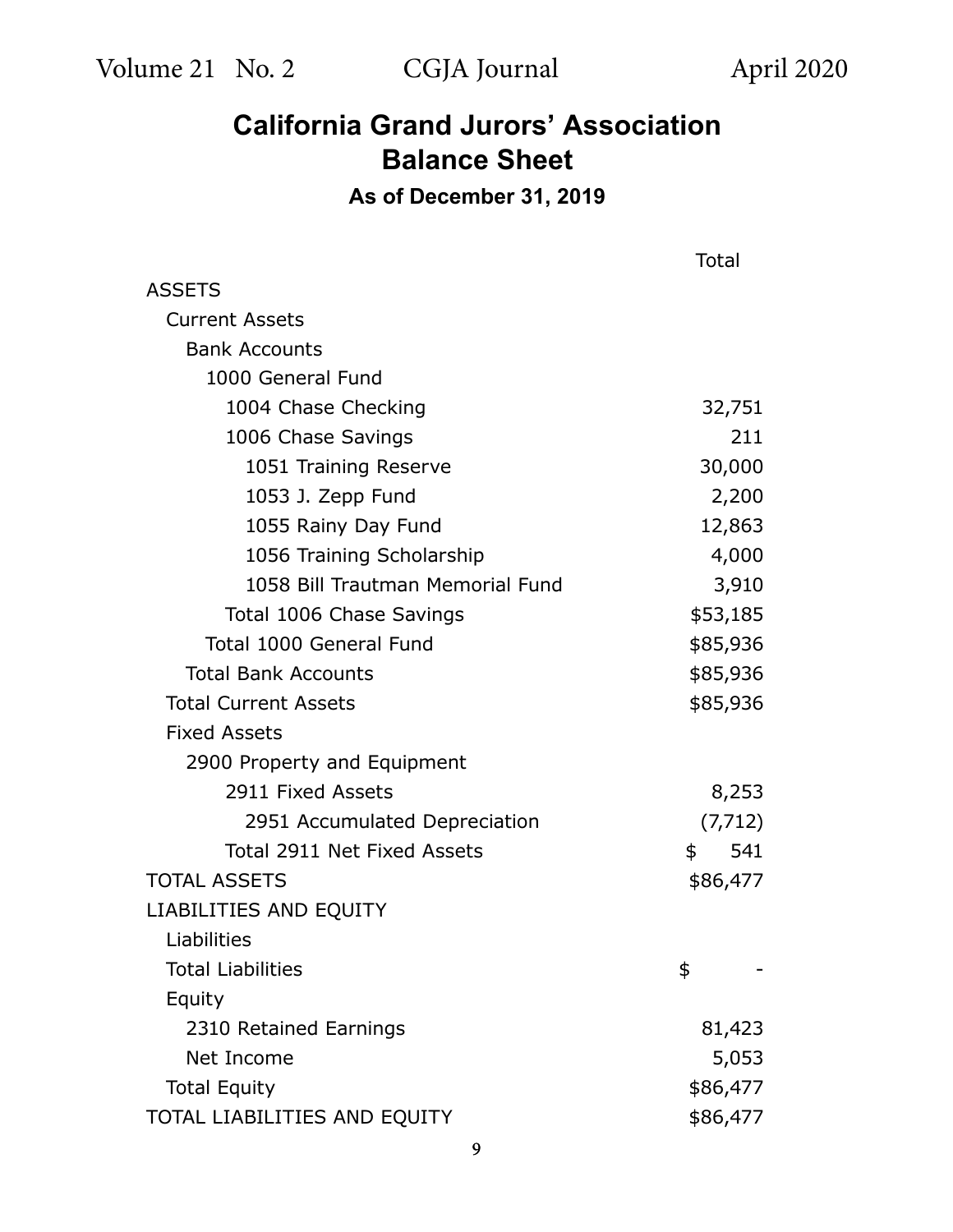# **California Grand Jurors' Association Budget vs. Actuals: FY2019 (Jan 2019 -Dec 2019) - FY19 P&L December 31, 2019**

|                                                    |                    |         | Total         |         |             |                |
|----------------------------------------------------|--------------------|---------|---------------|---------|-------------|----------------|
|                                                    | <b>YTD Actuals</b> |         | <b>Budget</b> |         | over Budget |                |
| Income                                             |                    |         |               |         |             |                |
| 3000 Administration Income                         |                    |         |               |         |             |                |
| Total 3000 Administration<br>Income                | \$                 | 22      | \$            | 20      | \$          | $\overline{2}$ |
| <b>Total 3200 Finance Committee</b><br>Income      | \$                 | 4,376   | \$            | 3,850   | \$          | 526            |
| Total 3400 Membership Rela-<br>tions               | \$                 | 7,245   | \$            | 7,000   | \$          | 245            |
| Total 3500 Other Work Groups<br>Income             | \$                 | 1,650   | \$            | 1,650   | \$          |                |
| <b>Total 3600 Annual Conference</b>                | \$                 | 8,638   | \$            | 8,460   | \$          | 178            |
| <b>Total 3700 Public Relations</b>                 | \$                 | 155     | \$            | 200     | \$          | (45)           |
| Total 3800 Publications and<br>Merchandise         | \$                 |         | \$            | 10      | \$          | (10)           |
| Total 3900 Training                                | \$                 | 132,740 | \$            | 116,950 | \$          | 15,790         |
| <b>Total Income</b>                                | \$                 | 154,825 | \$            | 138,140 | \$          | 16,685         |
| Expenses                                           |                    |         |               |         |             |                |
| Total 4000 Administration                          | \$                 | 5,785   | \$            | 7,690   | \$          | (1,905)        |
| <b>Total 5000 Finance Committee</b><br>Expenses    | \$                 | 3,045   | \$            | 2,855   | \$          | 190            |
| Total 6000 Membership Com-<br>mittee Expenses      | \$                 |         | \$            | 600     | \$          | (600)          |
| Total 7000 Other Committee<br>Expense              | \$                 | 1,633   | \$            | 1,955   | \$          | (322)          |
| <b>Total 7500 Annual Conference</b><br>Expenses    | \$                 | 7,705   | \$            | 6,220   | \$          | 1,485          |
| Total 7800 Publications and<br>Merchandise Expense | \$                 |         | \$            | 10      | \$          | (10)           |
| Total 8000 Public Relations<br>Committee           | \$                 | 1,173   | \$            | 1,878   | \$          | (705)          |
| Total 9000 Training Committee<br>Expenses          | \$                 | 130,432 | \$            | 116,932 | \$          | 13,500         |
| <b>Total Expenses</b>                              | \$                 | 149,773 | \$            | 138,140 | \$          | 11,633         |
| Net Income                                         | \$                 | 5,053   | \$            |         | \$          | 5,053          |